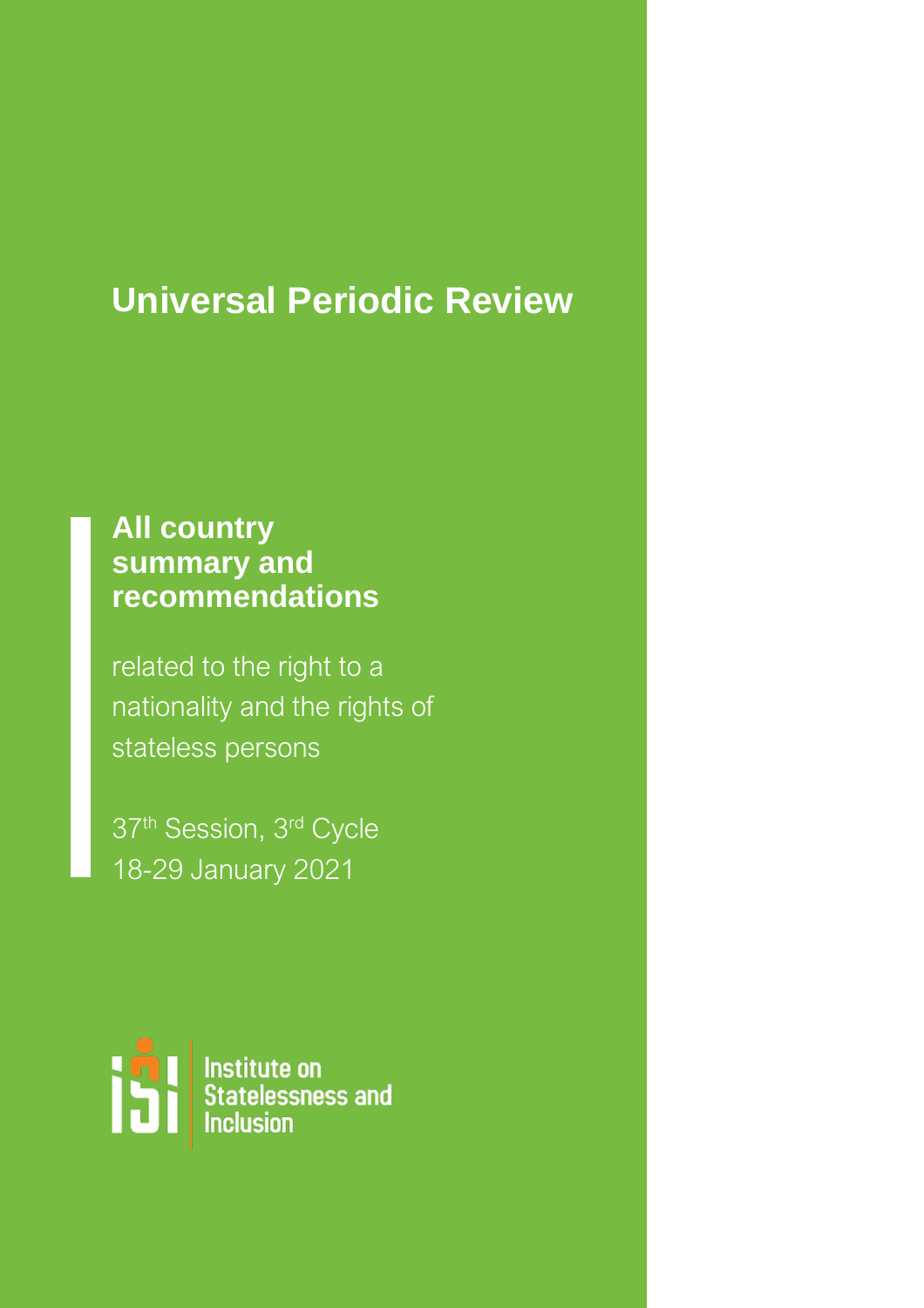This document highlights the **statelessness** related challenges in States that will be reviewed during the 37th Session of the Universal Periodic Review (UPR): **Australia, Austria, Georgia, Lebanon, Mauritania, Micronesia (Federated States of), Myanmar, Nauru, Nepal, Oman, Rwanda, Saint Kitts and Nevis, Saint Lucia, and Sao Tome and Principe.** The issues raised in this summary include gender and racial discrimination in nationality laws, arbitrary deprivation of nationality and the child's right to acquire a nationality. All recommending states are urged to draw on this document when formulating recommendations to States under review. In addition to this summary, the Institute on Statelessness and Inclusion (ISI) and its partners made joint submissions on human rights and statelessness issues in **Australia, Austria, Lebanon, Mauritania, Myanmar, Nepal and Oman**. 1

## **Australia**

Australia has ratified both the 1954 and 1961 Statelessness Conventions. According to national statistics, there were at least 4,025 recorded stateless persons in 2020, though the total number of stateless people in the country is likely to be higher. Australia lacks a dedicated statelessness determination procedure. Stateless persons are also at high risk of mandatory and indefinite detention, as the High Court of Australia (HCA) has ruled that it is permissible to detain stateless persons indefinitely.<sup>2</sup> This is especially problematic during COVID-19, as crowded unsanitary conditions in detention centres create a high-risk environment for the spread of the virus. The Committee on the Elimination of Racial Discrimination (CERD) has expressed regret at this HCA ruling and the Committee Against Torture (CAT) has expressed concern about the indefinite detention of stateless persons. In 2015, Australia expanded its powers to deprive citizenship of those engaged in terrorist activities or providing military service in the army of an enemy state. At the time of writing the joint submission, the Australian Citizenship Amendment (Citizenship Cessation) Bill 2019 (Cth) had been proposed, seeking to further extend these citizenship deprivation powers. More recently, this Bill was passed into law in September 2020. During the second UPR cycle, Australia noted a recommendation from France to ensure that deprivation of citizenship is only possible in exceptional circumstances.

#### Proposed recommendations:

1.Develop and introduce a fair, effective and accessible Statelessness Determination Procedure.

2. Ensure that national laws comply with international obligations which prohibit the arbitrary deprivation of nationality and discrimination, while ensuring the avoidance of statelessness.

3. Ensure that treatment of stateless persons, including those in immigration detention complies with international standards, and that alternatives to detention are implemented to protect against arbitrary detention in all circumstances.

## **Austria**

Austria is party to the 1954 and 1961 Statelessness Conventions but maintains two reservations to Article 8 of the 1961 Convention, permitting deprivation of nationality even if it results in statelessness. Austria retains 11 reservations to the European Convention on Nationality impacting statelessness. Austria declares that the term 'parents' does not include fathers of children born out of wedlock. Such gender discrimination in acquisition of nationality by descent leaves children born out of wedlock at risk of statelessness if the mother also cannot confer her nationality onto her child. As 1 January 2020, Austria recorded 4,255 stateless persons, 745 persons of 'unknown nationality', and 12,025 of undetermined nationality.<sup>3</sup> As Austria does not have a dedicated statelessness determination procedure, stateless persons living with irregular residence status in Austria are mainly invisible in the data. <sup>4</sup> Stateless people can regularise their stay in Austria through an application for international protection, naturalisation or a residence permit.<sup>5</sup> However, none of these procedures provide for a right of residence by virtue of being stateless. Children born stateless in Austria must meet requirements that go beyond the 1961 Convention before acquiring Austrian nationality, such as lawful residence in Austria for at least ten years. Without legal residence, stateless people in Austria only have access to emergency medical care and primary education, and face barriers regarding access to employment. housing and affording costs related to education. They also face a heightened risk of arbitrary detention particularly where procedural safeguards to identify and determine statelessness and related barriers to removal are lacking. Concerns have also been raised about the lack of accessible and accurate information for stateless persons, relating to COVID-19 and movement restrictions.<sup>6</sup> Stateless communities have also reported impacts on their access to rights (healthcare, shelter, work, food, education, etc.), increased discrimination and impact on their ability to access legal support and initiate or progress with legal proceedings.

<sup>1</sup> Se[e https://www.institutesi.org/core-activities/human-rights-advocacy](https://www.institutesi.org/core-activities/human-rights-advocacy)

<sup>&</sup>lt;sup>2</sup> Al-Kateb v Godwin (2004) 219 CLR 562; M47/2018 v Minister for Home Affairs [2019] HCA 17.

<sup>&</sup>lt;sup>3</sup> Statistik Austria, *Statistik des Bevölkerungsstandes*, Bevölkerung am 1.1.2020 nach detaillierter Staatsangehörigkeit.

<sup>4</sup> UNHCR[, Mapping Statelessness in Austria,](https://www.refworld.org/docid/58b6e5b14.html) January 2017, paras 3, 12, 17, 18, 80 and chapter 3.

<sup>5</sup> Bundesgesetz über die Niederlassung und den Aufenthalt in Österreich (Niederlassungs- und Aufenthaltsgesetz), BGBl I No. 100/2004 as amended by BGBl I No. 24/2020, [Unofficial English translation](https://www.refworld.org/docid/5c864ee94.html) (amended version as of BGBl I No. 56/2018).

<sup>&</sup>lt;sup>6</sup> DerStandard, [Auch Innenressort informiert Geflüchtete unvollständig über Corona-Maßnahmen,](https://www.derstandard.at/story/2000116939500/auch-innenressort-informiert-gefluechtete-unvollstaendig-ueber-coronamassnahmen) 17 April 2020, DerStandard, Wie Quarantäne von Polizei und Behörden [kontrolliert wird,](https://www.derstandard.at/story/2000117612917/wie-quarantaene-von-polizei-und-behoerden-kontrolliert-wird) 21 May 2020 DerStandard[, Geflüchtete wehren sich gegen Ausgangsverbot in Traiskirchen,](https://www.derstandard.at/story/2000117219054/gefluechtete-wehren-sich-gegen-ausgangsverbot-in-traiskirchen) 30 April 2020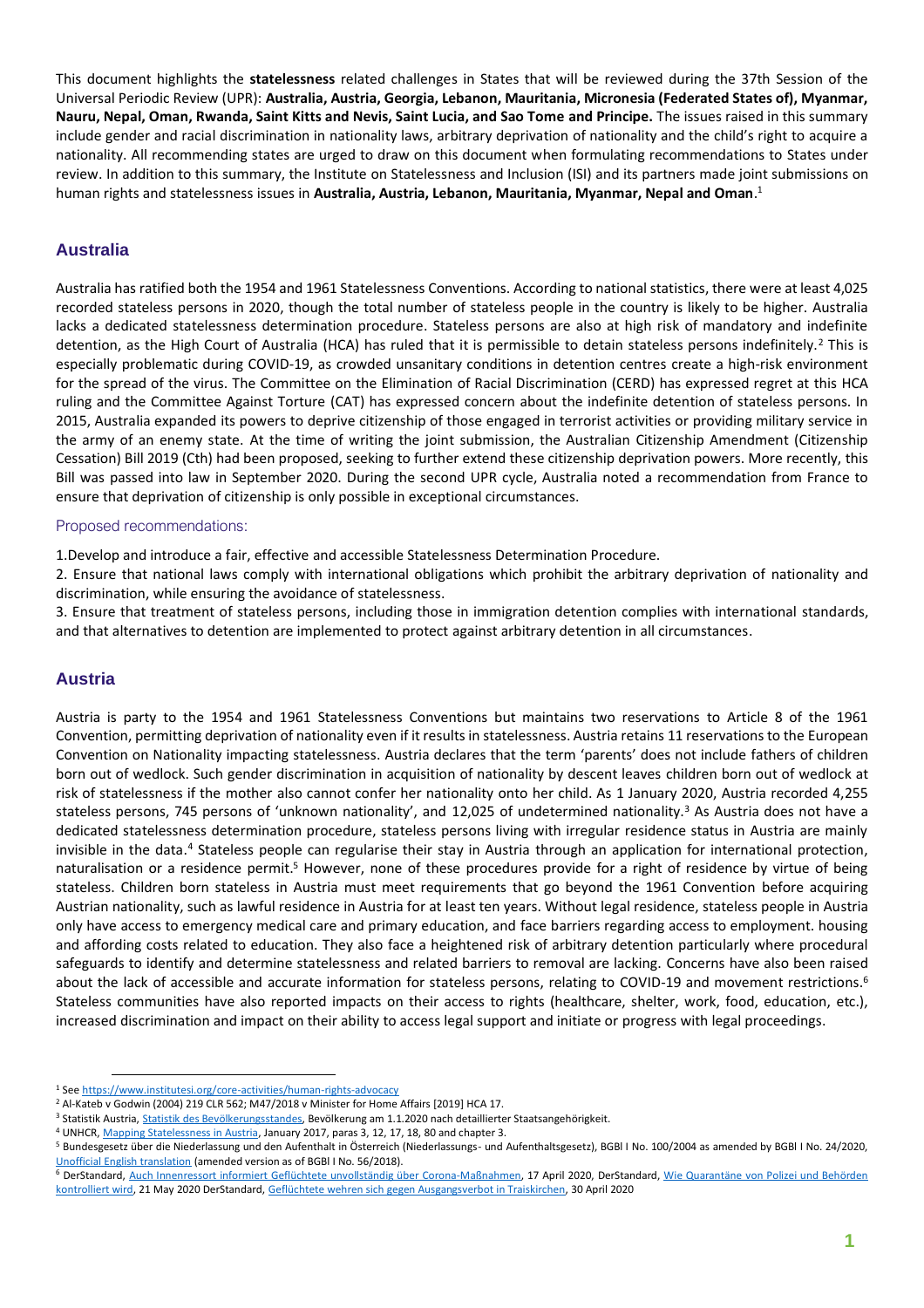#### Proposed recommendations:

1. Establish a legal basis for the automatic acquisition of Austrian nationality at birth by children born on Austrian territory who would otherwise be stateless.

2. Amend Article 14 of the Austrian Nationality Act in line with the 1961 Convention and allow children born stateless in Austria to acquire Austrian nationality until the age of 21.

3. Amend Article 7 of the Austrian Nationality Act to ensure that children born to Austrian fathers out of wedlock acquire Austrian nationality retroactively upon establishment of fatherhood.

4. Establish a fair and accessible SDP, which provides a legal basis for granting residence and rights to stateless people.

5. Consider statelessness as a juridically relevant fact in return and detention decisions, to prevent arbitrary detention.

6. Do not discriminate in COVID-19 responses on any grounds including nationality, documentation, or migration/residence status.

## **Georgia**

Georgia is party to both the 1954 and 1961 Statelessness Conventions. According to UNHCR statistics, 559 persons are recorded as stateless in Georgia, but in reality, this number is likely to be higher. In 2017, CERD highlighted that stateless persons, including children born in Georgia who would otherwise be stateless, face barriers acquiring citizenship.<sup>7</sup> The CRC urged Georgia to establish an identification and referral mechanism for undocumented children and children at risk of statelessness and accede to the European Convention on Nationality and the Council of Europe Convention on the avoidance of statelessness in relation to State succession. During UNHCR's High-Level Segment on Statelessness in 2019, Georgia committed to reduce the 10-year residence period required for naturalisation by half, to reduce the fee for statelessness determination by half, to provide stateless status applicants with access to emergency healthcare and free legal aid, to undertake to identify and document stateless persons and to work with UNHCR to raise awareness and foster common understanding about statelessness in an inclusive manner. Τhe commitments made in 2019 are yet to be fully implemented by the Government.

#### Proposed recommendations:

1. Ensure that all otherwise stateless persons, including children born in the territory, can acquire Georgian nationality without discrimination.

2. Accede to the 1997 European Convention on Nationality and the 2006 Council of Europe Convention on the avoidance of statelessness in relation to State succession.

3. Implement the pledges made during the 2019 UNHCR's High-Level Segment on Statelessness.

## **Lebanon**

Lebanon denies women the right to confer their Lebanese nationality onto their children and spouse on an equal basis with men. Lebanese women cannot confer nationality to their children unless the child is born outside of legal marriage and claimed by the mother while the child is a minor, making childhood statelessness a widespread issue. <sup>8</sup> Lebanon hosts the world's largest number of refugees per capita, including an estimated 1.5 million refugees from Syria and approximately 174,000 longstanding Palestinian refugees registered with UNWRA. Lebanon is not party to the Refugee Convention or the 1954 and 1961 Statelessness Conventions. There is no statelessness determination procedure in place to. Stateless persons and children of Lebanese women to whom access to Lebanese nationality is denied face wide ranging human rights violations and hardships throughout their lives. Due to the children's inability to access their mother's nationality in specified circumstances, women are dependent on their husband resulting into increased barriers to women extracting themselves from abusive relationships. Further, being stateless results in a greater risk of abuse, trafficking, arrest and detention.<sup>9</sup> During the Covid-19 pandemic stateless people in Lebanon and Lebanese women's noncitizen children and spouses do not benefit from relief packages due to lack of information and their status resulting into exclusion and further marginalisation.

#### Proposed recommendations:

1. Repeal gender-discriminatory nationality laws and policies. In particular, amend the Nationality Law to uphold women and men's equal right to confer nationality on children and spouses.

2. Enact a legal framework on the prevention of statelessness which ensures that all children who are stateless or at risk of statelessness are granted nationality without discrimination against the child, their parents or guardians.

3. Establish a stateless determination procedure and ensure that the procedure is fair and accessible to all persons in Lebanon regardless of their legal status.

<sup>7</sup> CERD[, Concluding observations on the sixth to eighth periodic reports of Georgia,](https://undocs.org/CERD/C/GEO/CO/6-8) 22 June 2016

<sup>8</sup> Art 1 para 1 and Art 2 of the Nationality law, Decision 15 dated 19 January 1925

<sup>&</sup>lt;sup>9</sup> UNHCR, UNICEF, and the Global Campaign for Equal Nationality Rights joint press release, Urgent action needed to reform gender discriminatory nationality laws causing [childhood statelessness](https://www.unhcr.org/uk/news/press/2019/8/5d5e63d9456/urgent-action-needed-reform-gender-discriminatory-nationality-lawscausing.html.)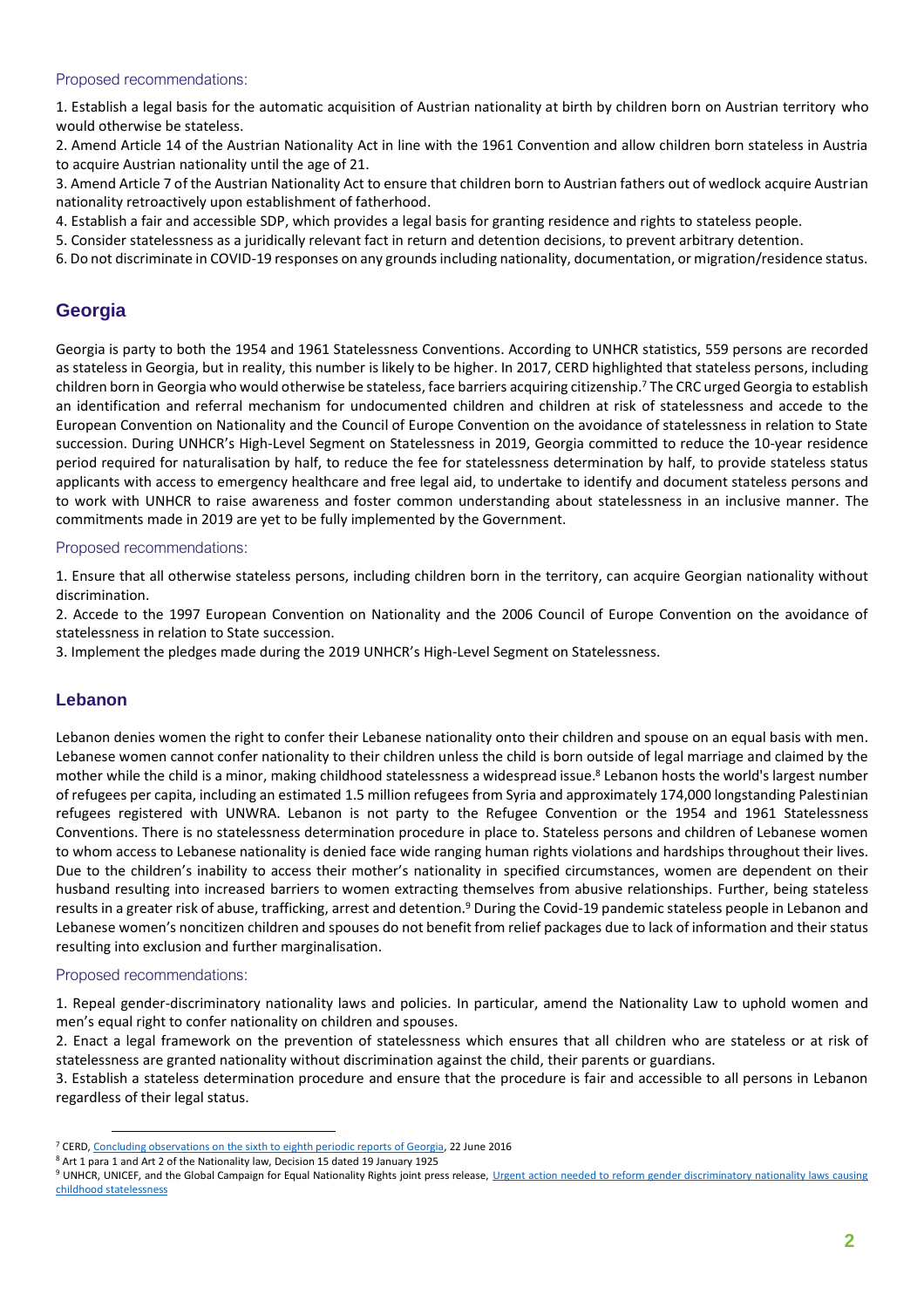4. Uphold the human rights of all persons regardless of nationality, including equal access to education and healthcare.

5. Do not discriminate in COVID-19 responses on any grounds including nationality, documentation or migration status.

## **Mauritania**

Mauritania is not a signatory to the 1954 or the 1961 Statelessness Conventions. In 1989, the government arbitrarily denationalised and expelled over 70,000 black Mauritanians. Despite a repatriation deal that promised restoration of nationality, there has been significant difficulty in (re)obtaining documents. The statistics on the number of Mauritanian refugees in exile – 37,427 in 2019 - is likely to be representative of the number of *stateless* refugees, since most have not acquired their documents, and have not been able to acquire the nationality of their host country.<sup>10</sup> Within the country, approximately 9,000 members of the Haratine community do not have access to citizenship. Mauritania is also home to a large number of Sahrawi refugees from Western Sahara - 26,001 in 2013 - whose nationality is unclear and are likely to be stateless. Mauritania's nationality law also denies women the equal right to confer nationality upon their children and spouse, which contributes to statelessness and undermines women's equal citizenship. No safeguards against intergenerational statelessness exist– as the nationality law does not provide for nationality if both parents are stateless or cannot pass on their nationality. Children born out of wedlock also face risk of statelessness as a marriage certificate is a pre-condition to issue birth certificates, excluding children's right to be registered at birth. Mauritania received recommendations in previous UPR cycles mostly regarding amending the gender discriminatory nationality law. Other recommendations, including by CRC, CEDAW and CERD reiterated issues relating to gender discriminatory provisions in the nationality law, as well as documentation-related problems of the expelled population, improving birth registration, and acceding to the statelessness conventions. During COVID-19, those who are facing (risks of) statelessness are at higher risk of COVID-19 given their dire living conditions. Due to children's inability to access their mother's nationality in some circumstances, barriers to women extracting themselves from abusive relationships are increased, a risk that is further exacerbated due to the notable increases in GBV globally linked with pandemic lockdowns.

#### Proposed recommendations:

1. Amend nationality law provisions to ensure that women enjoy equal rights to confer nationality upon their children or spouses. 2. Amend nationality laws to ensure every child's right to a nationality, including by introducing a comprehensive safeguard against statelessness, where the parents may themselves be stateless or unable to pass on their nationality to the child.

3. Ensure that all children born in Mauritania are registered at birth and enact reforms to guarantee each parent's independent and autonomous right to register their child's birth and obtain a birth certificate for their child regardless of the parent's sex or marital status.

4. Accede to the 1954 and 1961 Statelessness Conventions.

## **Micronesia (Federated States of)**

Micronesia is not a party to the 1954 and 1961 Statelessness Conventions. There are no statistics on statelessness in the country. In 2010 UNHCR recommended that Micronesia accedes to the Statelessness Conventions. The High Commissioner identified the unique challenges the state faces due to climate change. The impact of rising sea levels and weather-related disasters presents a real pressure of 'external displacement' and a de facto or de jure loss of sovereign State itself.<sup>11</sup> In 2017, CEDAW noted with concern, the disproportionate impact climate change had on women in Micronesia. In 2020, the CRC Committee noted that international migration in the context of climate change and natural disasters may increasingly affect children.

#### Proposed recommendations:

1.Accede to and fully implement the 1954 and the 1961 Conventions.

2. Ensure that the National Climate Change Policy includes references to migration and considers the impact of climate change on children and women and their role in shaping it.

## **Myanmar**

Myanmar is not party to either the 1954 or 1961 Statelessness Conventions and is home to one of the world's largest stateless minority groups, the Rohingya. The Rohingya have been subject to structural discrimination, persecution, atrocity crimes and genocide, and have endured multiple mass expulsions to Bangladesh since 1978, followed by failed repatriations, declining legal status, severe human rights violations and violence, and ongoing state practices relating to the removal, destruction and

<sup>&</sup>lt;sup>10</sup> The acquisition of nationality in a new country leads to cessation of refugee status under the 1951 Convention relating to the Status of Refugees, such that a person would no longer be included in UNHCR's refugee statistics.

<sup>11</sup> *HRC, Report of the WG on the UPR: Federal States of Micronesia,* UN Doc A/HRC/WG.6/9/FSM/2 (15 July 2010), 9 [38]-[[39]. UN ESC for Asia and the Pacific Office, *Climate Change and Migration Issues in the Pacific Project 'Enhancing the Capacity of Pacific Island Countries to Manage the Impact of Climate Change on Migration.'* (2014), 16.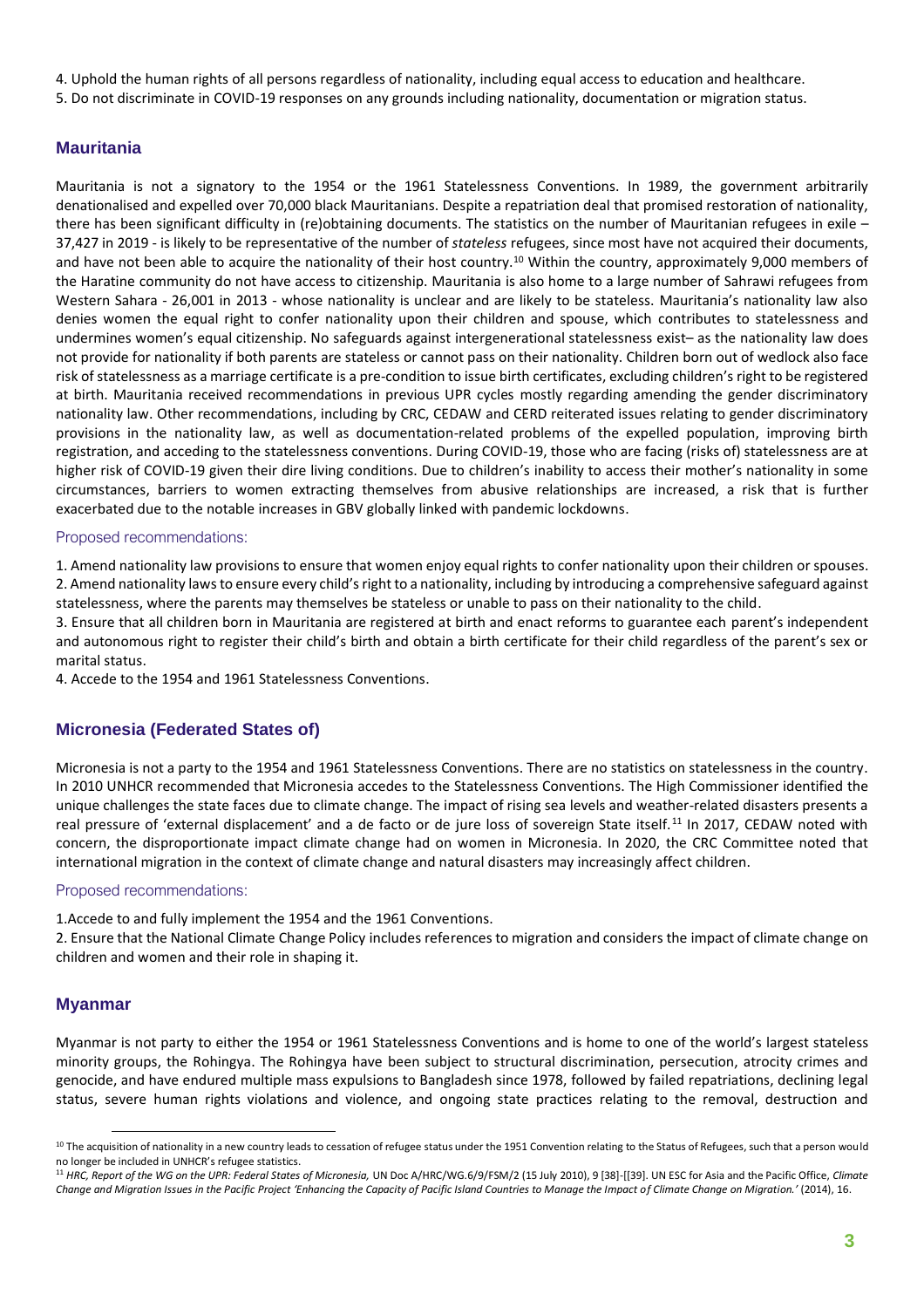nullification of documents used to prove identity and residence. Since the 1970s, over 1.8 million Rohingya have been displaced into Bangladesh, and other countries in the region including Malaysia, Pakistan, Saudi Arabia and Thailand, and 459,114 remain in Rakhine State in Myanmar, many of whom are internally displaced and live in internment camps. <sup>12</sup> Myanmar's genocide, crimes against humanity and atrocities against the Rohingya are the subject of various international legal cases, as well as UN investigations and resolutions. The Myanmar nationality law is arbitrary and discriminatory, and has been weaponised to deprive the Rohingya of their nationality and deny their belonging to Myanmar. The law also disproportionately impacts other groups including Kaman Muslims, and those of Chinese, Indian or Nepali heritage. Barriers to birth registration are prevalent, increasing risk of childhood statelessness, and those applying for documentation face extremely burdensome evidentiary requirements, such as providing ancestral information, language and geographic barriers and undue delays. These requirements are inconsistent and largely dependent upon the perceived ethnicity and religion of the individual. Since 2015, the Rohingya have been denied voting rights and issued with National Verification Cards which label them as foreign, which has led to further restrictions to registration and documentation. Rohingya were also denied the right to vote or seek office in the 2020 Election. Further, moves to implement biometric IDs in Myanmar, without first reforming the discriminatory and arbitrary law, will likely entrench the statelessness and exclusion of the Rohingya and other groups. During COVID-19, the government response has raised concerns that the pandemic is used to exercise increased control over the Rohingya and other vulnerable populations, and ongoing conflict and internet blackout have resulted in low awareness of the virus and access difficulties for humanitarian organisations.

#### Proposed recommendations:

1. Repeal and replace the 1982 Citizenship Law with a nationality law that retroactively protects against statelessness, prohibits the arbitrary deprivation of nationality and recognises the right to nationality of the Rohingya and other minority communities who have been arbitrarily deprived of their right to nationality.

2.Address the significant challenges regarding access to civil documentation including the excessive evidentiary requirements, difficulties in accessing the documentation procedure, administrative barriers and undue delays in the decision-making process. 3. Immediately end the national verification process and ensure the restoration of citizenship to all those deemed non-citizens or

ineligible for citizenship due to the implementation of discriminatory measures.

4. Fully cooperate with the ICJ, ensure that no more crimes against humanity and acts of genocide are perpetrated and ensure accountability and access to justice through a transparent legal process in accordance with international standards.

5. Ensure that a legislative framework based on the principles of non-discrimination is in place prior to the implementation of a digital identification system.

#### **Nauru**

Nauru is not a party to the 1954 or 1961 Statelessness Conventions, or the ICCPR or CERD, which contain provisions that protect the right to nationality. There are no reliable statistics on stateless persons according to UNHCR. The Constitution provides automatic acquisition of nationality to those born on the territory. However, there are no safeguards against statelessness for foundlings, or to ensure that statelessness does not arise due to loss or deprivation of nationality. Nauru also lacks a statelessness determination procedure, as well as provisions in the immigration law to grant legal residence to non-refugee stateless persons or to provide other rights to stateless persons.<sup>13</sup> This is problematic given that Nauru is one of the principle offshores processing and detaining centres for refugees, stateless persons and other migrants under Australia's international law contravening policy. Between 2013 and 2017, an estimated 248 stateless individuals (excluding children born to stateless individuals while in Nauru) were transferred to Australia for on-shore processing.<sup>14</sup> There are significant concerns regarding the arbitrary detention and poor detention conditions of refugees, stateless persons and migrants. Inhabitants of Nauru are also at risk of statelessness due to climate change, which has been regarded as requiring preventative measures and international cooperation.

#### Proposed recommendations:

1.Accede to the 1954 and 1961 Statelessness Conventions, ICCPR and CERD.

2.Develop a stateless determination procedure to identify and protect stateless persons on the territory.

3. Cease to perform the role of offshore processing and detaining centre for refugees, stateless persons and migrants that Australia is obligated to protect under international law and cease their arbitrary detention.

4. Amend the Constitution to include provisions against statelessness of foundlings, and on loss or deprivation of nationality.

5. Establish contingency plans to address the risks of rising sea levels and other predicted consequences of climate change.

## **Nepal**

<sup>12</sup> UNHCR data, 'Myanmar' (2019), available at http://reporting.unhcr.org/node/2541?y=2019#year

<sup>13</sup> UNHCR, Submission by the UNHCR for the OHCHR Compilation Report – Universal Periodic Review, March 2015, p. 9.

<sup>14</sup> [https://www.refugeecouncil.org.au/operation-sovereign-borders-offshore-detention-statistics/3/.](https://www.refugeecouncil.org.au/operation-sovereign-borders-offshore-detention-statistics/3/)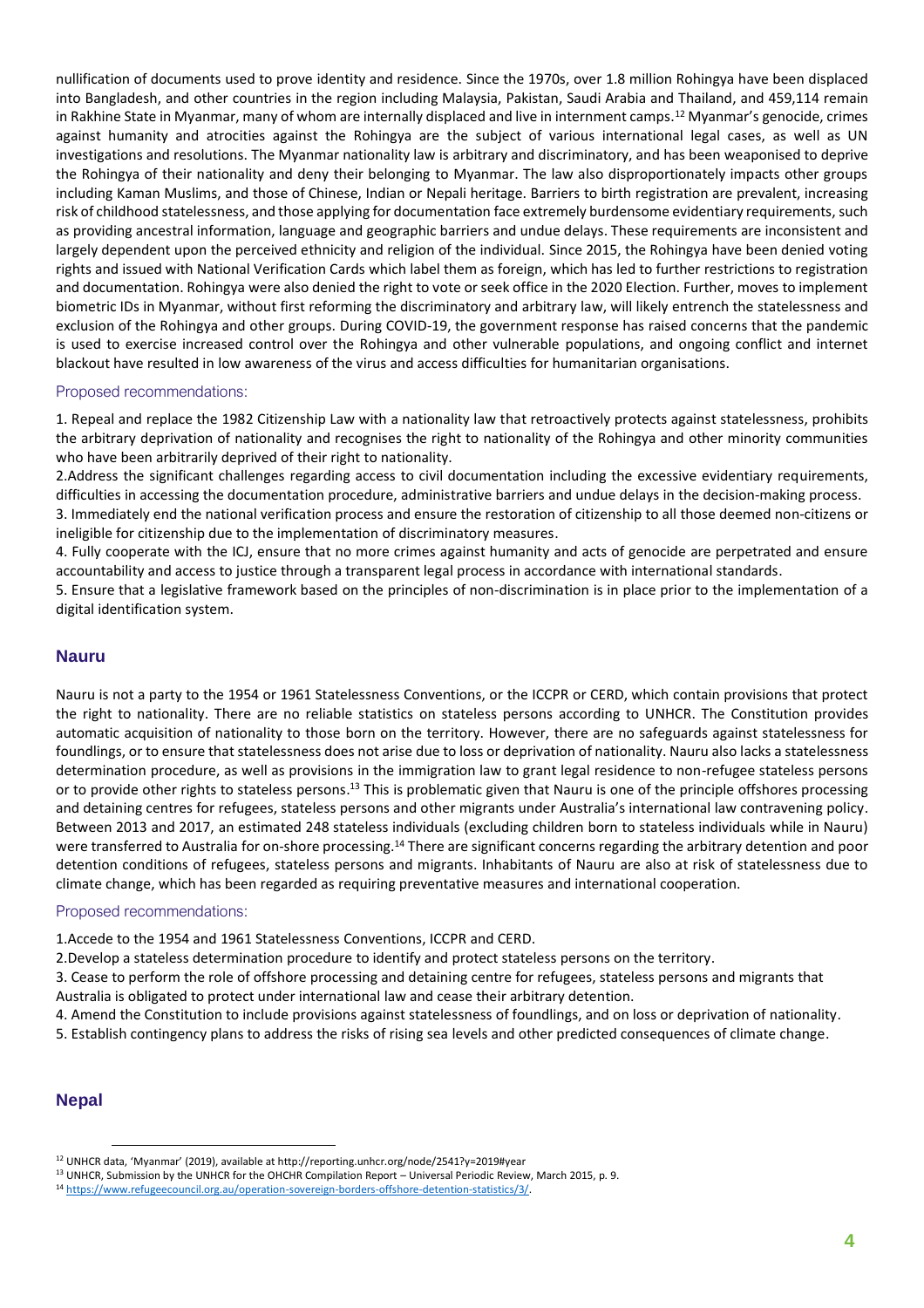Nepal is not a party to the 1954 or 1961 Statelessness Conventions and denies women the equal right to confer nationality upon their children or their spouse. This is a result of the discriminatory and contradictory provisions in both the Constitution and the Citizenship Law. Nepal has received numerous recommendations in previous UPR cycles to advance gender equality and address women's unequal nationality rights, but little progress has been made. The 2018 Citizenship Amendment Bill, which is still under debate in Parliament, goes some way in addressing gender inequality and statelessness, but even if enacted, discriminatory provisions will prevail. For discrimination to be legally eradicated, Constitutional reform is needed to align it with the Citizenship Act. An estimated 5.4 million people had not citizenship certificates in 2017.<sup>15</sup> A large but unquantified number within this group, have either been denied citizenship or are likely to be at risk of statelessness. Discriminatory access to documentation is prevalent, as officials abuse their discretion and frequently deny documents to women and their children due to patriarchal beliefs. Low levels of birth registration are also a result of discriminatory attitudes, coupled with administrative challenges such as access to civil registries and high application fees. Statelessness is also prevalent among long-term refugee populations in the country, such as the 19,574 ethnic Nepali Bhutanese in refugee camps, all of whom are stateless; and Tibetans living in exile in Nepal. 'Lower caste' groups, such as the Badi people of the Dalit community, also face long-standing discrimination and difficulty accessing citizenship. During COVID-19, those without documentation have been excluded from state relief measures, despite a Supreme Court order that "*relief should be provided without documentation".*

#### Proposed recommendations:

1.Accede to and fully implement the 1954 and 1961 Statelessness Conventions.

2. In line with obligations under CEDAW, take immediate steps to amend or repeal all gender-discriminatory provisions in the Constitution and Nepal Citizenship Act, including, as a first step, by passing the Citizenship Amendment Bill.

3. Simplify access to documentation and ensure that citizenship certificates are granted when the relevant criteria are met.

4. Conduct a comprehensive study on the state of statelessness of minority and lower caste groups and ensure that caste-based discrimination does not result in denial of citizenship.

5. Ensure that COVID-19 relief is provided based on need, not documentation, and take proactive steps to ensure that aid reaches those without documents

## **Oman**

Omani women face gender discrimination in relation to the transmission of Omani nationality to their children and spouses, undermining their equal citizenship and resulting in other wide-ranging rights violations. Omani women married to non-Omani men may only transmit their nationality to their children under strict conditions and in extremely rare circumstances. The Nationality law lacks adequate safeguards to ensure conferral of citizenship on children who would otherwise be stateless. A foreign spouse of an Omani woman is required to have been married and resided in Oman for at least 15 continuous years while a foreign wife of an Omani citizen only for at least 10 years in order to be granted Omani citizenship. In practice, it is not clear that the spouses of Omani women may acquire nationality even when these requirements are met. Pursuant to the Nationality Law, Omani citizenship can be deprived if a person joins a group or party or organisation supporting principles or beliefs that harm the interests of Oman. Various cases have shown the broad range of activities that are judged to be contrary to the state's interests. Safeguards to prevent arbitrary deprivation of nationality and statelessness are not in place while the relevant authority has broad discretionary powers to strip people of their Omani nationality. Stateless persons and children of Omani women denied Omani nationality face wide ranging human rights violations and hardships throughout their lives, resulting in 'lifelong discrimination.<sup>16</sup> Due to the children's inability to access their mother's nationality in some circumstances, barriers to women extracting themselves from abusive relationships are increased, a risk that is further exacerbated due to the notable increase of GBV globally linked with pandemic lockdowns. Oman is also not party to the 1954 and 1961 Conventions. During both UPR cycles, Oman received several recommendations in relation to nationality and statelessness, specifically on gender discrimination and the right to nationality.

## Proposed recommendations:

1. Amend the Nationality Law to ensure equality between women and men regarding the acquisition, change, retention and transmission of nationality.

2. Protect every child's right to acquire and preserve a nationality, without discrimination in relation with the child or the child's parents or guardians and ensure comprehensive safeguards against statelessness.

3. Ensure that national laws comply with international obligations that prohibit arbitrary deprivation of nationality.

4. Accede to the 1954 and 1961 Conventions.

## **Rwanda**

<sup>&</sup>lt;sup>15</sup> This constitutes 24% of the population aged 16 and over. See: United States Department of State, Bureau of Democracy, Human Rights and Labor, Nepal Country Report on Human Rights Practices for 2017, p. 1.

<sup>16</sup>UNHCR, Gender Discrimination And Childhood Statelessness, available at: https://www.unhcr.org/ibelong/gender-discrimination-andstateless-children/